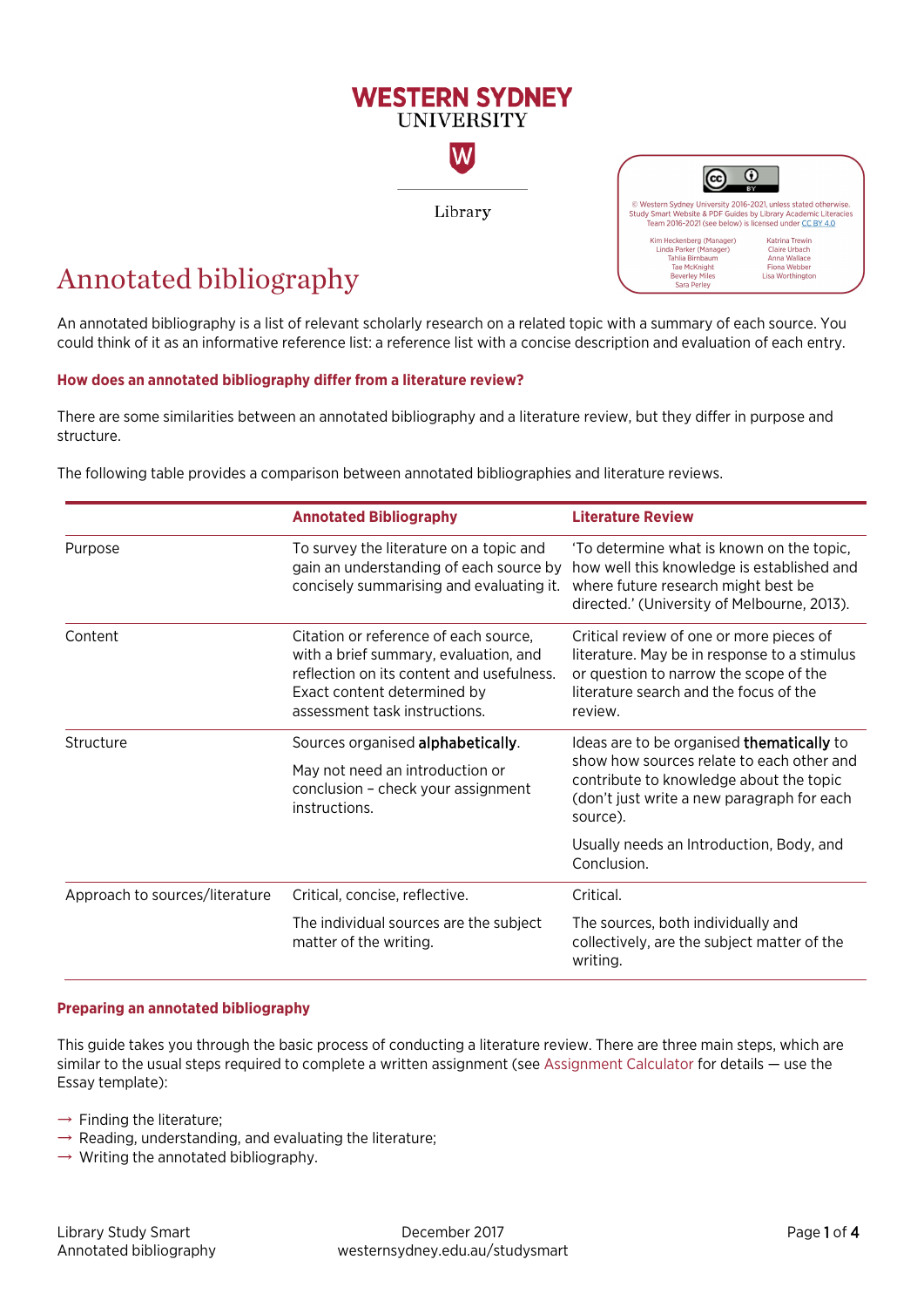# Finding the literature

In undergraduate assignments, you may be given specific sources to read and review, or you may need to find your own sources.

If you are given specific literature to review, go to 'Reading, understanding, and evaluating the literature' below.

If you need to find your own sources:

- $\rightarrow$  The [Library Successful Searching tutorial](http://library.westernsydney.edu.au/main/guides/online-tutorials/successful-searching) will help you start your search well.
- $\rightarrow$  Rather than reading all the sources in depth, survey them first to check if they are relevant to your literature review topic. Work through the short interactive tutorial on [Pre-reading techniques.](https://library.westernsydney.edu.au/al_prereading/story.html)
- $\rightarrow$  You'll need to also evaluate all the sources you find to make sure they are scholarly and appropriate for your task. Watch the [Library video on evaluating sources using APPEAL](http://handle.westernsydney.edu.au:8081/1959.7/LIB-APPRES) (video, 6:26) and use the [APPEAL evaluation worksheet](http://www.westernsydney.edu.au/__data/assets/pdf_file/0004/1237963/APPEAL_worksheet_form.pdf) (PDF, 268 kB) as you read the sources.

### Reading, understanding, and evaluating the literature

The resources on the Library Study Smart page on [Researching and reading](https://westernsydney.edu.au/studysmart/home/assignment_help/researching_and_reading) will help you with this step. You could also watch the Library vide[o Annotated Bibliographies: What they are and how to prepare one](https://www.youtube.com/watch?v=3f2IME6KLiM) (video, 2:21) or check out Monash University's [Annotated Bibliography guide,](http://www.monash.edu/rlo/assignment-samples/assignment-types/annotated-bibliography) which includes interactive learning activities.

- $\rightarrow$  Begin to develop your understanding of the sources by skimming and scanning them. You can find more information on these reading processes in the interactive tutorials on [Pre-reading techniques](https://library.westernsydney.edu.au/al_prereading/story.html) and [Selective reading.](https://library.westernsydney.edu.au/al_selectivereading/story.html)
- $\rightarrow$  Once you have gained a general understanding of a source, read it closely and actively. Work through the short interactive tutorial o[n Active reading](https://library.westernsydney.edu.au/al_activereading/story.html) to help you with this step.
- $\rightarrow$  Critically evaluate the literature. Apply [critical thinking skills](https://westernsydney.edu.au/__data/assets/pdf_file/0006/1082382/Critical_Thinking.pdf) (PDF, 112 KB). Consider what factors you will use to evaluate or organise the sources. It could be helpful to use a matrix or [graphic organiser](https://www.westernsydney.edu.au/__data/assets/pdf_file/0009/1249371/Reading_graphic_organiser.pdf) (PDF, 55 KB) to help you evaluate the sources.
- $\rightarrow$  Reflect on how each source relates to your topic. If your annotated bibliography is the first stage in a bigger assignment (e.g. a research project or essay), think about how useful this source will be for the broader assignment and how you might use it. For example:
	- o Does it provide background information or historical context?
	- o Does it give an example of how someone used a methodology similar to the one you will use?
	- o Does it help you define your key terms?
	- o Does it show how other people have studied the same topic area in a different way?

#### Writing the annotated bibliography

When you come to write your annotated bibliography, follow the process described on the next page. You can also find general help with paragraphs, sentences, and grammar under the 'General writing help' section of the [Study Smart](https://westernsydney.edu.au/studysmart/home/assignment_help/writing)  [Assignment Help Writing page.](https://westernsydney.edu.au/studysmart/home/assignment_help/writing) 

#### Organising your ideas

Your annotated bibliography may or may not need an introduction and conclusion. Check your assignment instructions to find out what is required.

Each source has its own distinct entry, starting with the full citation using the required referencing style. After the citation, you write a coherent paragraph summarising and evaluating the source. See the table below for the content to include in each paragraph.

Arrange the sources in alphabetical order (by surname of lead author) under the overall heading, just like a reference list.

For more information on referencing and citation styles, see the [Library Referencing and Citation guides](http://library.westernsydney.edu.au/main/guides/referencing-citation).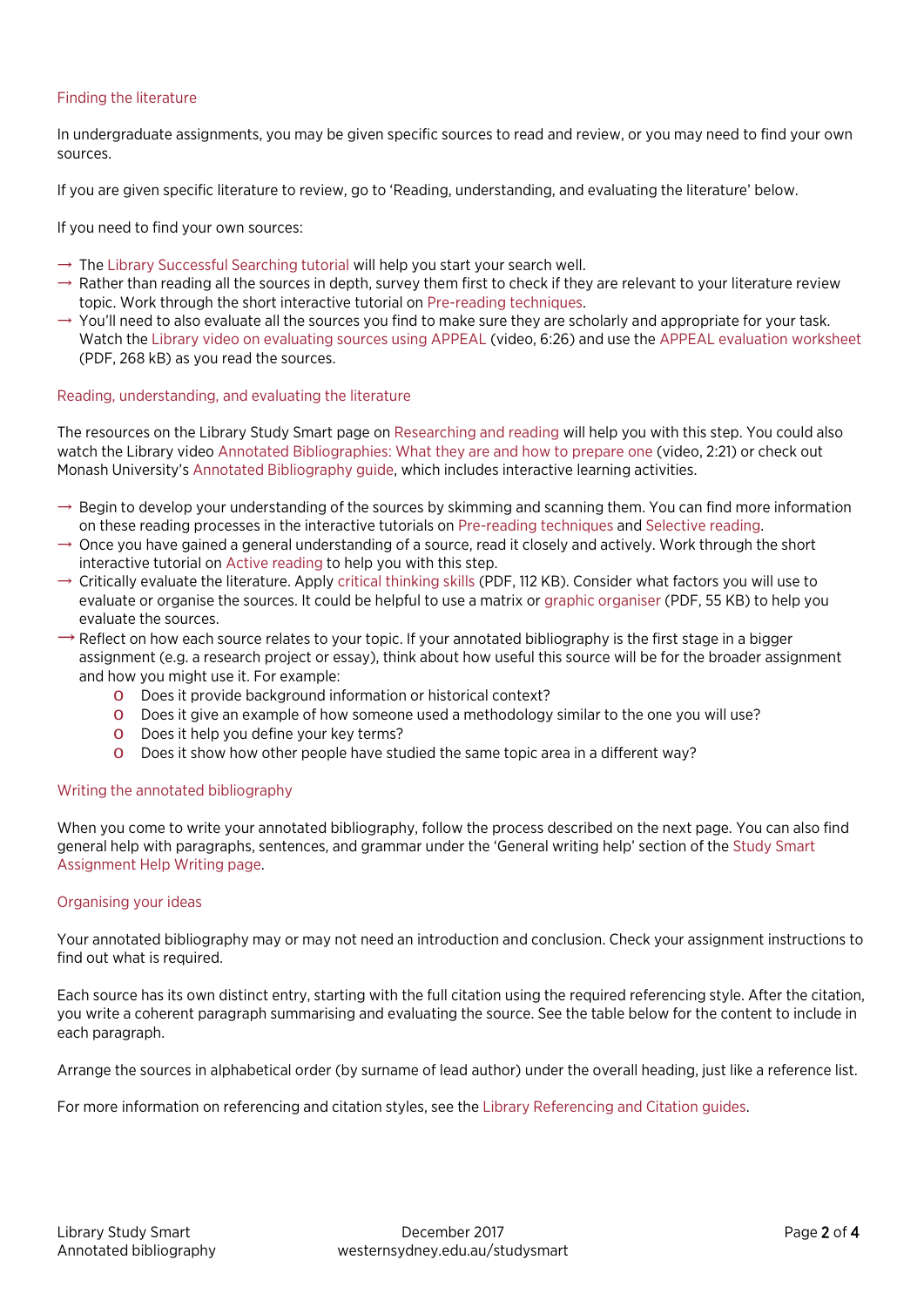| <b>Element</b>                                           | <b>Comments</b>                                          |                                                                                                                                                           |  |
|----------------------------------------------------------|----------------------------------------------------------|-----------------------------------------------------------------------------------------------------------------------------------------------------------|--|
| <b>Heading</b>                                           | Use a heading that indicates the subject of the entries. |                                                                                                                                                           |  |
|                                                          | Centre the heading at the top of the page.               |                                                                                                                                                           |  |
| <b>Introduction</b>                                      | Optional - check your assignment instructions.           |                                                                                                                                                           |  |
| <b>Source entry A</b>                                    | <b>Full citation</b>                                     | Use the required referencing style as specified in your assignment                                                                                        |  |
| (100-200 words, depending<br>on assignment instructions) |                                                          | instructions.                                                                                                                                             |  |
|                                                          | <b>Summary</b>                                           | Concise description of the source, including a summary of the key<br>points and findings (check assignment instructions for level of detail<br>required). |  |
|                                                          | Evaluation                                               | Briefly comment on the strengths and limitations of the source and the<br>research it describes.                                                          |  |
|                                                          | Reflection                                               | Comment on the relevance of the source to your topic or field of study.                                                                                   |  |
|                                                          | <b>Subheadings</b>                                       | Optional (check assignment instructions).                                                                                                                 |  |
| <b>Source entry B</b>                                    | as above                                                 |                                                                                                                                                           |  |
| <b>Source entry C</b>                                    | as above                                                 |                                                                                                                                                           |  |
| <b>Source entry D</b>                                    | as above                                                 |                                                                                                                                                           |  |
| <b>Source entry E</b>                                    | as above                                                 |                                                                                                                                                           |  |
| etc                                                      |                                                          |                                                                                                                                                           |  |
| <b>Conclusion</b>                                        |                                                          | Optional - check your assignment instructions.                                                                                                            |  |

# Example

The example below shows an entry (203 words excluding reference) from an annotated bibliography with a citation in APA style. In the table on the following page, each element of the entry has been identified and the main features of each element are noted in the right hand column.

Rindell, A., Strandvik, T., & Wilén, K. (2014). Ethical consumers' brand avoidance. *Journal of Product and Brand Management*, 23(2), 114-120. doi:10.1108/JPBM-09-2013-0391

In this article, Rindell, Strandvik and Wilén (2014) examine 'brand avoidance among "active ethical consumers"' (p. 114), with the aim of determining to what extent ethical issues contribute to brand avoidance. A qualitative approach was taken through interviewing fifteen people, all members of NGOs that champion ethical causes such as animal rights, environmental protection and social/human wellbeing (for example, Fair Trade). The interviews were analysed based on the interviewee's main type of ethical concern. The authors argue that, unlike traditional brand avoidance, 'ethical concerns lead to rather stable and persistent rejections of brands, often rooted in historical events' (p. 117), which are important considerations when developing a branding strategy.

The main limitation of Rindell et al.'s work is that the study was restricted to fifteen people — a small sample size — and also active members of NGOs. Therefore, more research will need to be undertaken to see whether these trends are reflected amongst consumers more broadly. The authors acknowledge this in their conclusion, and suggest that brand avoidance could also be motivated by other values, for instance, relating to religion or culture, which could warrant further study. This article will be used in my research for the essay, in conjunction with broader discussions of branding.